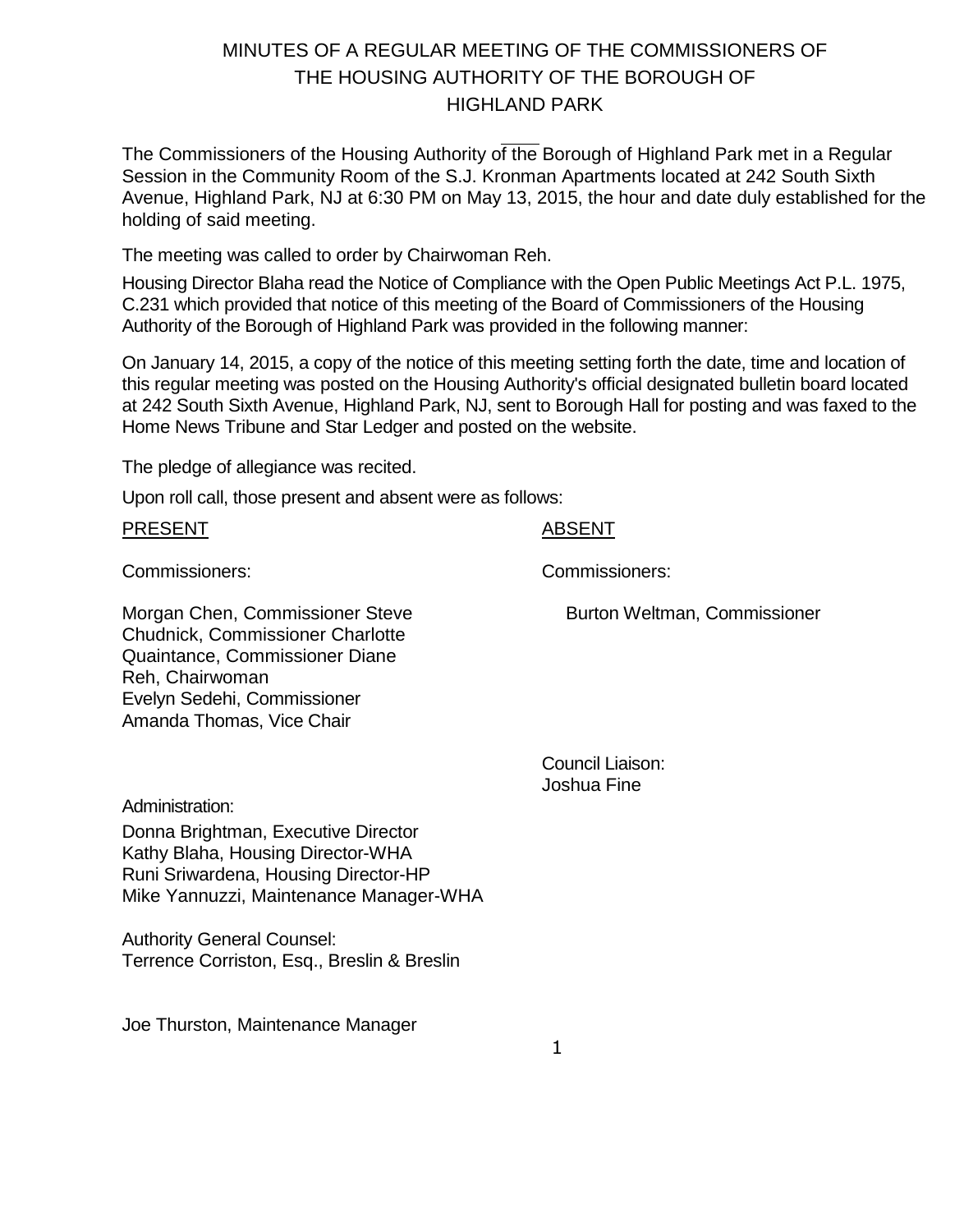### Minutes:

A motion to approve the minutes of the regular meeting held on April 8, 2015 was made by Commissioner Sedehi and seconded by Commissioner Chen.

| ROLL CALL: | Chen Chudnick Quaintance Reh Sedehi Thomas Weltman |
|------------|----------------------------------------------------|
| AYES:      | <b>Chen Chudnick Quaintance Reh Sedehi Thomas</b>  |
| NAYS:      | None.                                              |
| Abstain:   | <b>None</b>                                        |
| Absent:    | Weltman                                            |

The Chair thereupon declared said motion 'approved.

#### Public Comment:

M.P. stated that in the one month that Joe Thurston has been at Highland Park, he has made positive changes.

Communications: none

#### Reports:

Executive Director's Report:

Commissioner Sedehi asked about the RAD tenant meeting.

Executive Director Brightman stated that it was for new tenants and she just wanted to let everyone know that HPHA did receive a conditional RAD award.

#### Attorney's Report:

Counsel Corriston stated that it's been a routine month with no new issues.

Accountant's Report: none

Staff Reports:

#### Runi Sriwardena's report:

Commissioner Chudnick asked about the garbage problem.

Housing Manager Sriwardena stated that tenants are not following the recycling rules. They are putting garbage in the recycling and also using bags to put recycling items in the can. The Borough's policy is that recycling cannot be deposited in plastic bags as the carrier will not allow it. Also, tenants are piling garbage upon full containers.

Commissioner Sedehi stated that perhaps if we had a separate disposal for plastic bags in the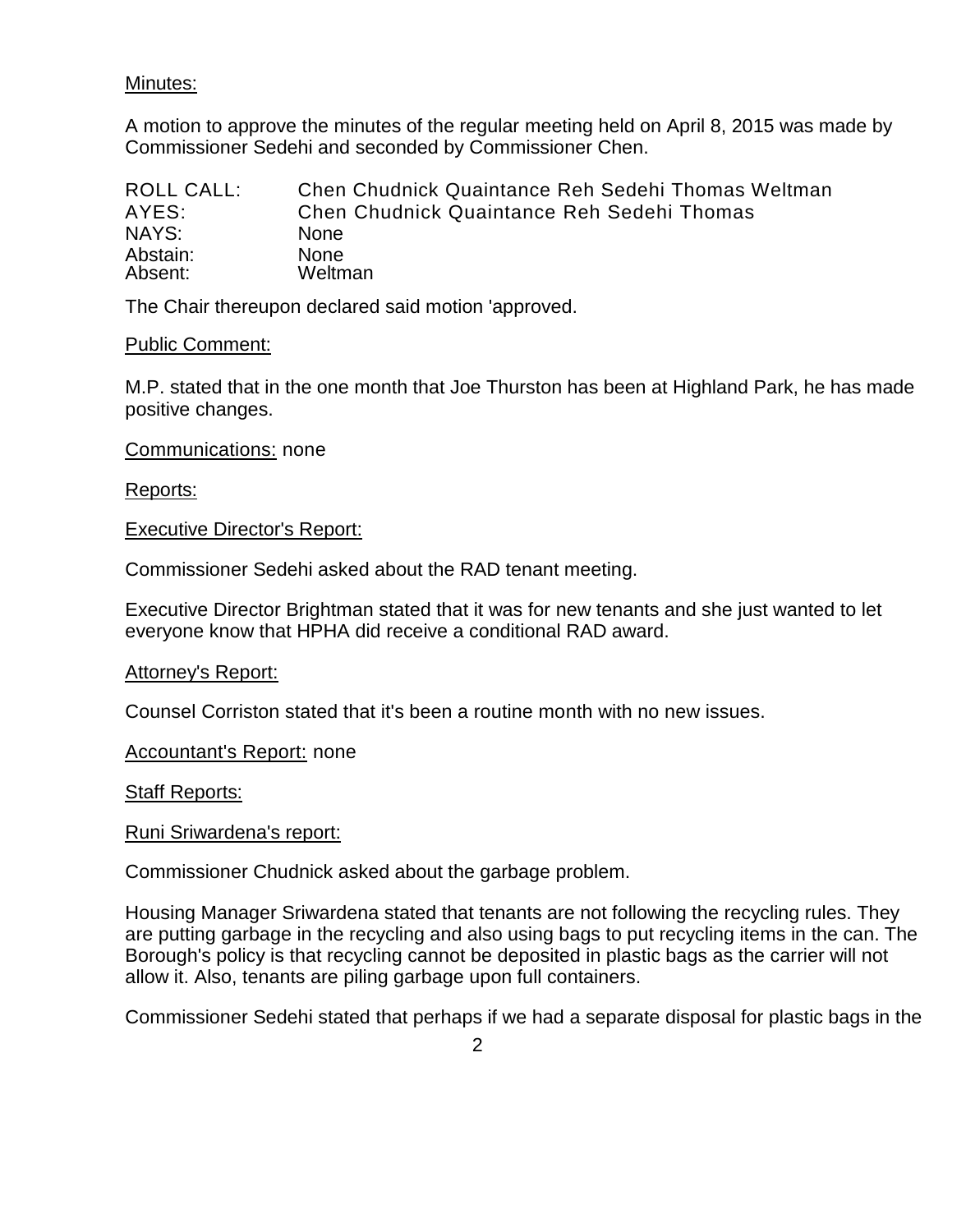garbage room it might help the situation. Also, put up posters.

Chairwoman Reh stated that a photo showing the correct way may help.

Housing Manager Sriwardena stated that we do translate the rules in various languages so it should be clear as to what the policy is.

Commissioner Chen stated people do not mean to be neglectful so if they actually see an image, they will comply.

Chairwoman Reh commented on Joe Thurston's report and stated that there were a lot of plumbing issues and, hopefully, with the RAD we can analyze and solve them.

Section 8 Report: none

Committee Reports:

Commissioner Chen stated that the Personnel Committee met to interview maintenance manager candidates and selected Joe Thurston.

#### RESOLUTIONS

a) Reso #2015-22 — Approve a Four Day Workweek for the Months of July and August

2015 Motion to table by Commissioner Sedehi and seconded by Commissioner Chen.

#### **Discussion**

Chairwoman Sedehi stated that it is not certain that the Borough will do a four day workweek so we should wait until June to vote on this matter.

|          | ROLL CALL TO TABLE: Chen Chudnick Quaintance Reh Sedehi Thomas Weltman |
|----------|------------------------------------------------------------------------|
| AYES:    | Chen Chudnick Quaintance Reh Sedehi Thomas                             |
| NAYS:    | <b>None</b>                                                            |
| Abstain: | <b>None</b>                                                            |
| Absent:  | Weltman                                                                |

The Chair thereupon declared said motion approved.

b) Reso #2015-23 — Designate Auditor EYE 3/31/15 to Hymanson, Parnes & Giampolo for the Sum of \$6,585

Motion moved by Commissioner Sedehi and seconded by Commissioner Thomas to adopt Resolution #2015-23.

**Discussion**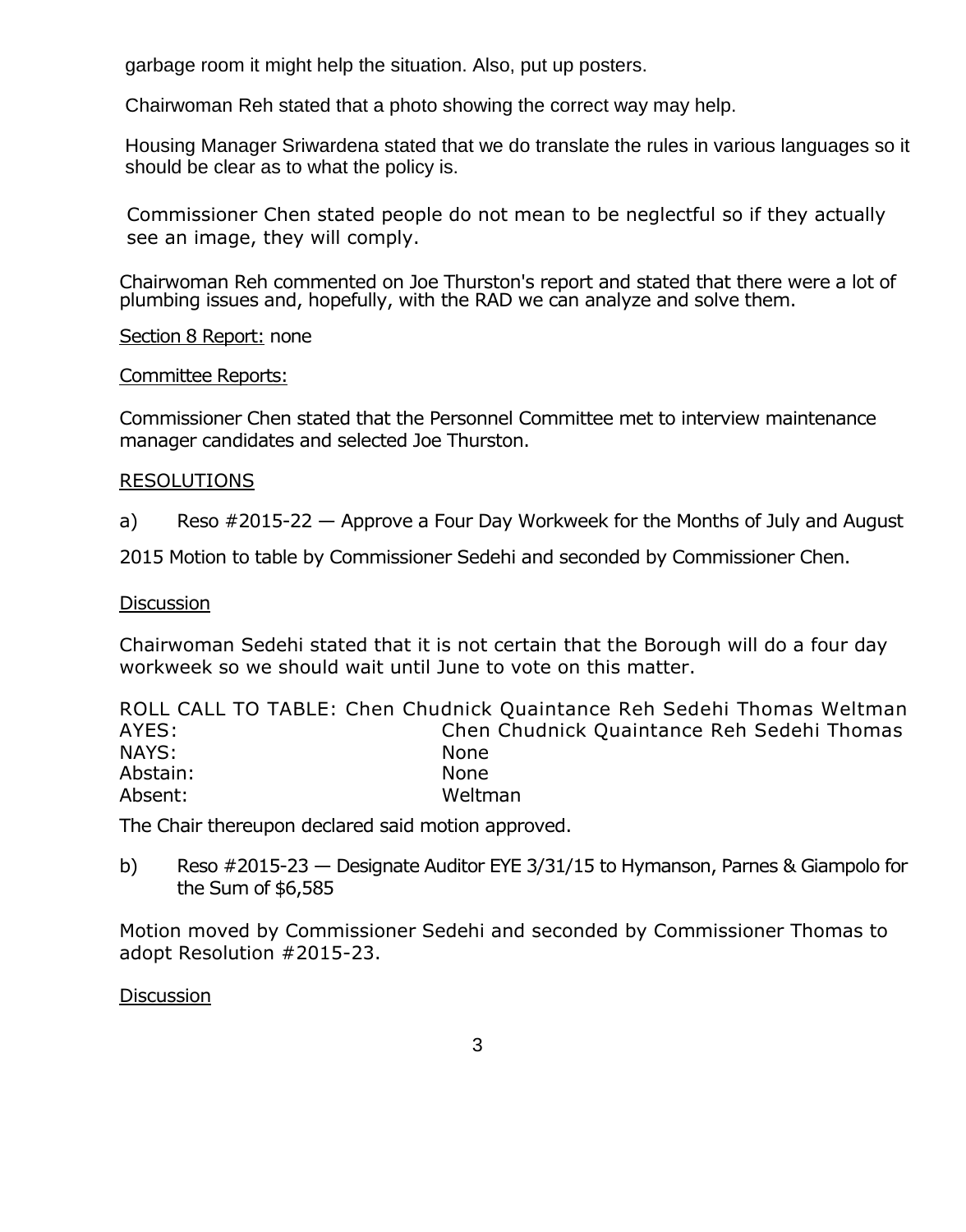Commissioner Chudnick asked if this is the same auditor as last year.

Executive Director Brightman responded that it is.

Commissioner Sedehi asked if the price was the same.

Executive Director Brightman responded that she is not sure.

| ROLL CALL: | Chen Chudnick Quaintance Reh Sedehi Thomas Weltman |
|------------|----------------------------------------------------|
| AYES:      | Chen Chudnick Quaintance Reh Sedehi Thomas         |
| NAYS:      | <b>None</b>                                        |
| Abstain:   | <b>None</b>                                        |
| Absent:    | Weltman                                            |

The Chair thereupon declared said motion approved.

c) Reso #2015-24 — Adopting Monthly Bill List for April 2015

Motion moved by Commissioner Sedehi and seconded by Commissioner Chen to adopt Resolution #2015-24.

### **Discussion**

Commissioner Chudnick asked for an update on the elevators.

Executive Director Brightman stated that they are completed and working and one rehab is in progress.

Chairwoman Reh asked what OPED was.

Executive Director Brightman stated that it is an estimate of retirement obligations and a requirement for the audit.

Counsel Corriston stated that it should be for obligations for public employee benefits.

Chairwoman Reh asked what Stinson Field Services did.

Executive Director Brightman stated that it is services for the generator.

Commissioner Chen asked if it was cheaper to buy ice melt in the summer.

Executive Director Brightman stated that we have enough in stock at this time.

Commissioner Sedehi asked how the landscaper was doing.

Housing Manager Sriwardena stated that it is a big improvement.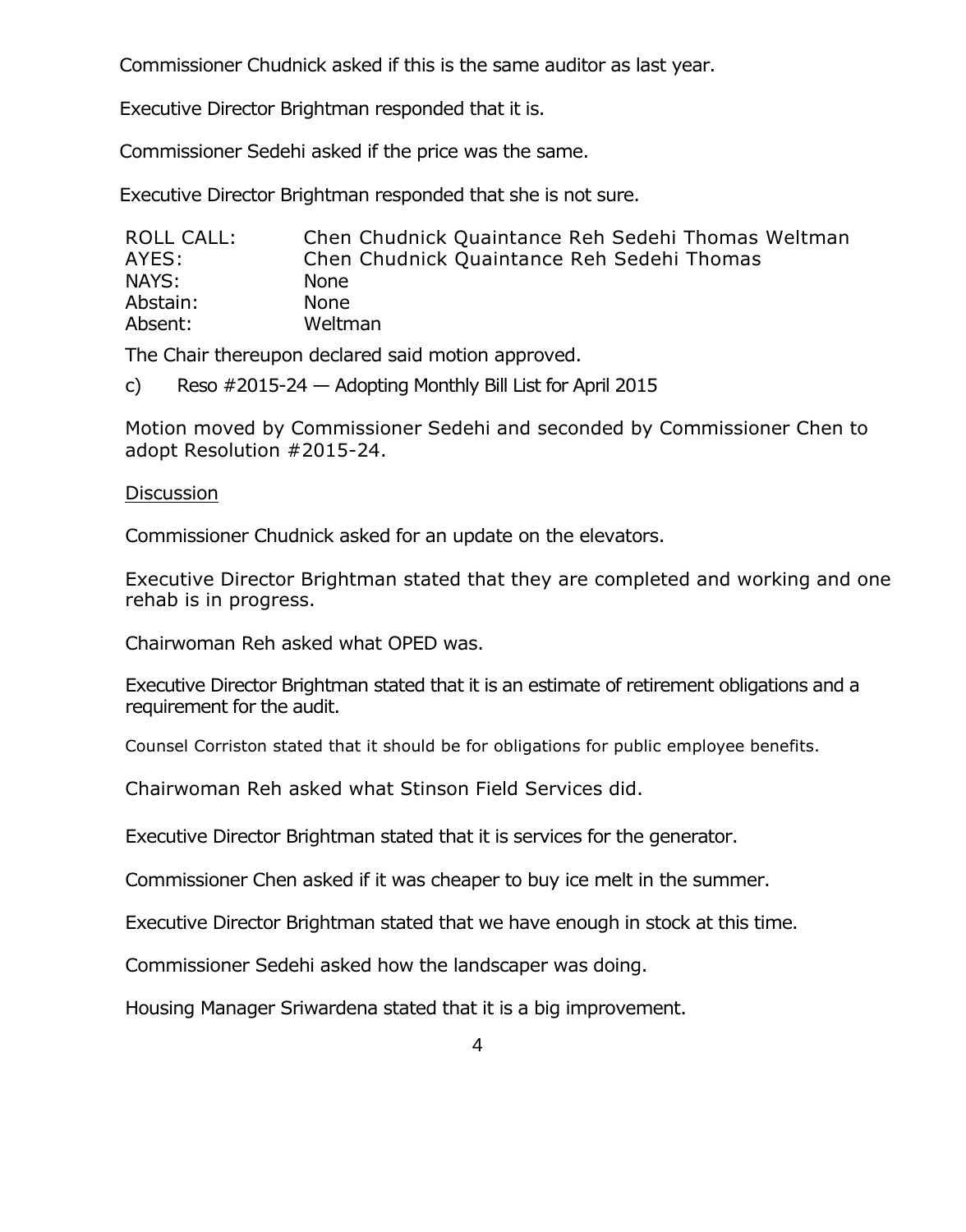| ROLL CALL: | Chen Chudnick Quaintance Reh Sedehi Thomas Weltman |
|------------|----------------------------------------------------|
| AYES:      | Chen Chudnick Quaintance Reh Sedehi Thomas         |
| NAYS:      | <b>None</b>                                        |
| Abstain:   | <b>None</b>                                        |
| Absent:    | Weltman                                            |

The Chair thereupon declared said motion approved.

d) Reso #2015-25 — FY 2014 Annual SEMAP Certification Form 52648

Motion moved by Commissioner Sedehi and seconded by Commissioner Chudnick to adopt Resolution #2015-25.

#### **Discussion**

Chairwoman Reh asked what the Reso was about.

Executive Director Brightman responded that it's a self-certification of the Section 8 program.

Commissioner Chudnick stated that he was taking the PHAS/SEMAP class at Rutgers this weekend.

| ROLL CALL: | Chen Chudnick Quaintance Reh Sedehi Thomas Weltman |
|------------|----------------------------------------------------|
| AYES:      | Chen Chudnick Quaintance Reh Sedehi Thomas         |
| NAYS:      | <b>None</b>                                        |
| Abstain:   | <b>None</b>                                        |
| Absent:    | Weltman                                            |

The Chair thereupon declared said motion approved.

#### New Business

Executive Director Brightman stated that we need to appoint seven people to the Highland Park Affordable Housing Corporation. Commissioners Reh, Sedehi and Chen volunteered.

Executive Director Brightman stated that she will prepare a resolution for the June meeting.

#### Second Public Comment

Karin Jackson, 3P, stated that she uses the steps a lot and that the hallways are dirty with candy wrappers, sugar packets, tissues, etc. She asked Housing Manager Sriwardena to write a letter to the tenants to keep them clean and went on to say that she slipped on gravel on the fourth floor. She said tenants are leaving their cigarette butts around and that Housing Manager Sriwardena should put something in the newsletter.

Housing Manager Sriwardena stated that All Risk is supposed to clean the hallways as part of the flood cleanup.